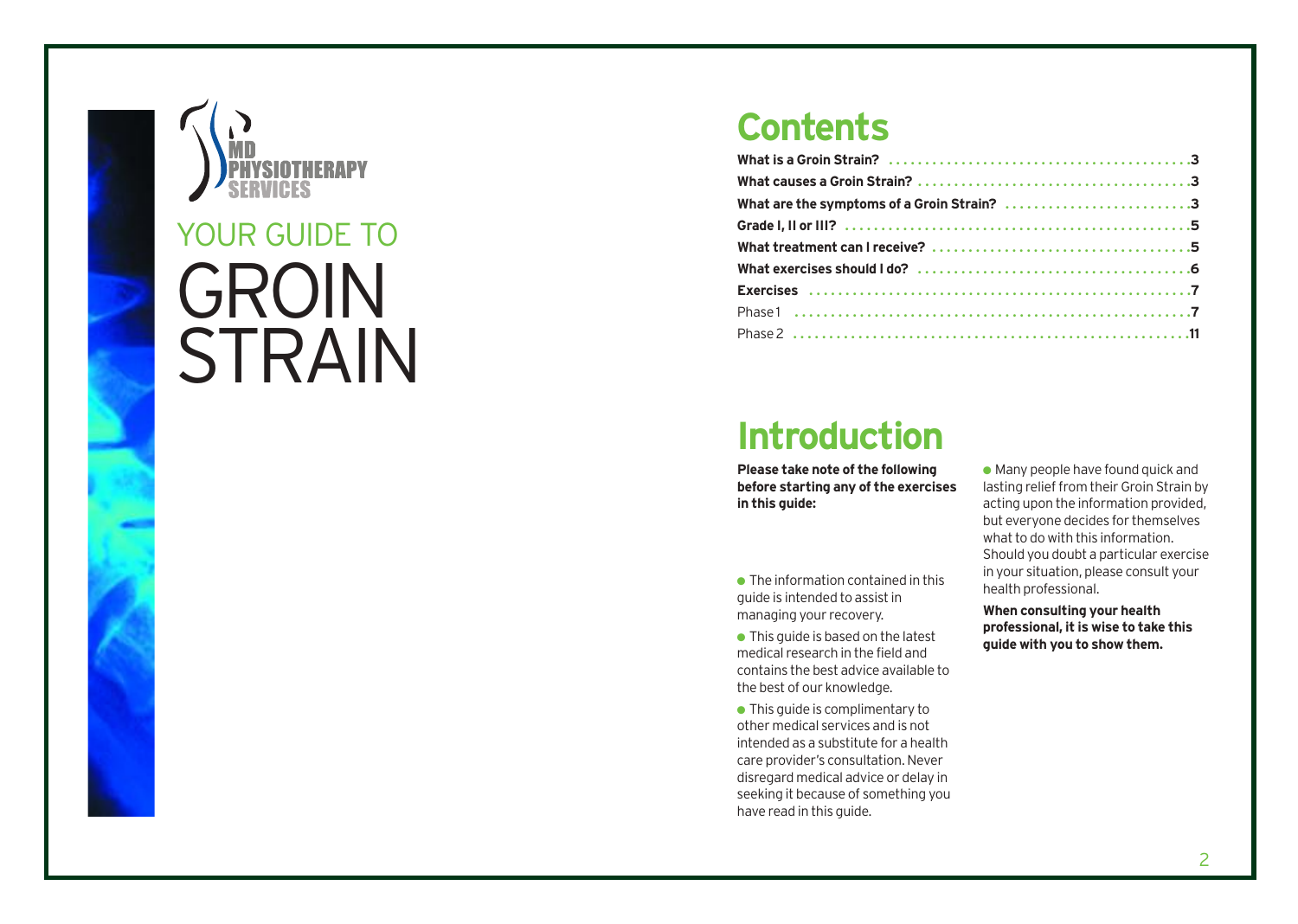As there are more than 22 muscles on each side of the pelvis along with their associated tendons, the term 'groin injury' is often used as a general description of injury to one of these structures. There are also overlying stomach muscles which add further pulling forces to the pelvis. Therefore all groin pain is not the same and not treated in the same way. One of the most common causes of groin pain, however, is a strain to any one of the adductor muscles (muscles on the inside of the leg) at the tendon and muscle junctions. A strain is a pull or tear in the muscle or its tendon that attaches the muscle to the bone.

There are five adductor muscles, the pectineus, adductor brevis, adductor longus, adductor magnus and gracilis. The main function of the adductors is to pull the legs back towards the midline to maintain the body's balance. They are also used extensively in activities such as sprinting, playing

football, horse riding and hurdling. A strain to the adductor muscle usually occurs with twisting and turning movements such as a sudden change in direction, rapid movements of the leg against resistance e.g. kicking a ball or overstretching the adductor muscles.

**The problem with groin strains is that unless recognition and correct treatment for the causative factor is performed the individual may experience further recurrent groin strains.** There are a number of predisposing factors that may result in recurrent groin strains, and unless these are addressed recurrent groin strains may result. These predisposing factors include:

#### **1. Inadequate rehabilitation of the initial injury**

**2. Stiffness of the lower back**

**3. Poor pelvic stability and muscle imbalance**



**What is a Groin Strain? What causes a Groin Strain?**

**Groin strains** can be caused by a variety of different factors, including:

#### **OVERUSE**

Since the adductors must stabilise the hip during each foot strike in running, they are subjected to a number of different forces in various directions repeatedly during each minute of activity. Strenuous workouts can put great strain on the adductors and if the recovery periods between workouts are not sufficient to allow adequate restoration, the adductor muscles and their tendons may become increasingly more irritated

#### **INADEQUATE WARM UP PRIOR TO ACTIVITY**

If the adductor muscles are not warmed up prior to exercise, or if the warm-up fails to prepare the nervous system to control the adductors in an optimal way, sudden movements may place undue strain on the adductors causing damage.

#### **SUDDEN DYNAMIC MOVEMENTS**

Sudden movements such as initiating a sprint, changing direction powerfully, leaping to catch a ball, sprinting up a hill, or hitting the ground after a jump, all subject the adductors to greaterthan-normal force loads, which may produce damage.

#### **POOR MECHANICS WHILE LIFTING HEAVY OBJECTS**

When a large weight is lifted, there is a tendency for the thigh to undergo abduction i.e. movement away from the centre line. If this is not controlled, the adductors may experience excessive strain, due to overstretching.

#### **A FORCEFUL CONTACT WITH AN EXTERNAL OBJECT**

i.e. the head of a rugby player, a goal post, or another competitor's leg. When the strain occurs the leg is usually struck from the inside and driven away from the centre of the body, causing the adductor muscles to overstretch.

There are a number of other factors that may be causing your groin pain, other than adductor strains, and it is therefore essential that you consult with your doctor or allied health professional so that a thorough assessment can be carried out.

#### **OTHER CAUSES OF GROIN PAIN INCLUDE**

 $\bullet$  Referred pain from the hip (this is often the case with osteoarthritis in the hip)

- $\bullet$  Referred pain from the back
- $\bullet$  Inquinal hernia
- Osteitis pubis (inflammation of the pelvic bone)
- Conjoint tendon injuries

3 Medical Illustration Copyright © 2008 Nucleus Medical Art, All rights reserved. **www.nucleusinc.com**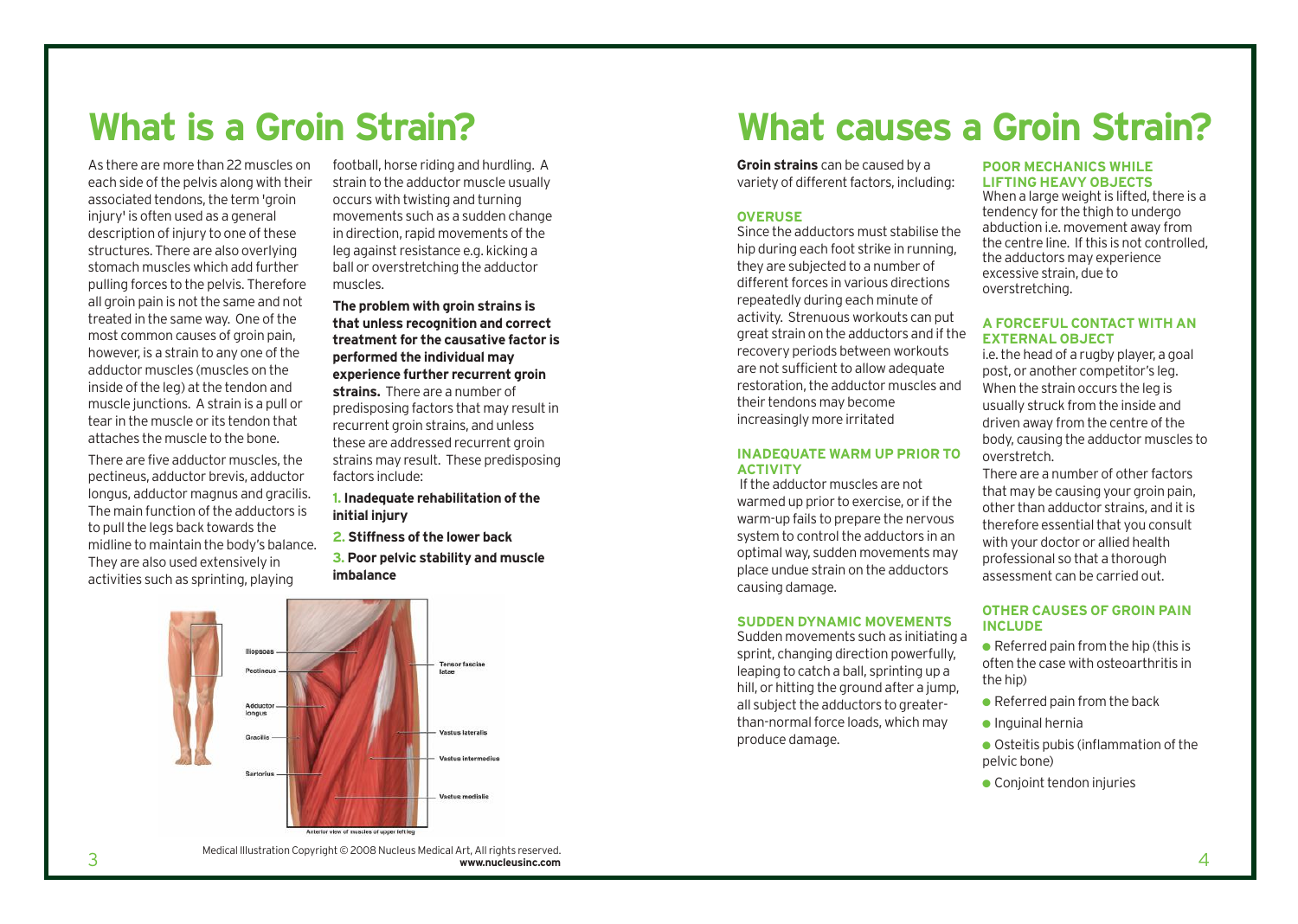# **What are the symptoms of a Groin Strain?**

muscles.

- $\bullet$  Tightening of the groin muscles that may not be present until the following day.
- $\bullet$  A sudden sharp pain in the groin area or adductor muscles during exercise.
- Bruising or swelling (this might not occur until a couple of days after the initial injury)
	-

# **Grade I, II or III?**

● Groin strains are graded I, II, or III depending on how bad they are.

- The athlete with a **grade I strain** might feel mild discomfort, possibly a little tenderness at a particular point but no swelling.
- A **grade II strain** might feel more painful with swelling, pain to touch, reduced range of motion and interference with running.

 $\bullet$  Inability to contract the adductor muscles (squeezing the legs together or possibly lifting the leg out in front).  $\bullet$  A lump or gap in the adductor

● A **grade III strain** may be very painful, lots of swelling and total inability to run or even walk.

# **What treatment can I receive?**

#### **WHAT CAN THE ATHLETE DO?**

- Apply R.I.C.E. (Rest, Ice, Compression, and Elevation.) immediately.
- Rest and use crutches if needed.
- $\bullet$  Ice can be applied to the injured area for 10-15 minutes at a time. This can be repeated every two hours, especially in the acute (initial) stages of the injury. Ice serves to reduce the bleeding and inflammation in the tissue and thus promotes healing of the tissue. Never apply ice directly to the skin.
- $\bullet$  See a sports injury professional who can advise on rehabilitation of the injury. An appropriate rehabilitation programme is essential to strengthen the appropriate muscles and prevent the injury from recurring.
- $\bullet$  For a grade III strain seek professional help immediately.

#### **PRECAUTIONS WHEN USING ICE THERAPY.**

- **Ice treatment must be used carefully otherwise it may cause a skin burn.**
- **Never put an ice pack directly onto the skin, always use a damp towel or cloth to prevent an ice burn.**
- $5$  6 ● **Only apply an ice pack to areas of skin with normal sensation i.e. you must be able to feel hot and cold.**
- **Never put an ice pack over an open wound or graze.**
- **Do not apply an ice pack to an area with poor circulation.**
- **Never leave an ice pack on the skin longer than the time stated in this advice sheet.**
- **Adults should always supervise young children when using ice packs. Application may be reduced and extra care should be taken when checking the skin.**
- **Remember to check the skin underneath every 5 minutes for:**
- **Whiteness of the skin**
- **Blueness of the skin**
- **Blotchy and painful skin**
- **Excessive numbness**
- **If you get any of these symptoms remove the ice pack immediately.**

#### **WHAT CAN YOUR PHYSIOTHERAPIST DO?**

- Assess you to ensure the problem is only a muscular issue. There are several other causes of groin pain some of which can be quite serious, so it is important for you to see a doctor or physiotherapist to rule these out.
- Use electrotherapy or acupuncture to promote healing.
- Use soft tissue mobilisation techniques after the acute (initial) phase. These are extremely important to promote healing of the tissue.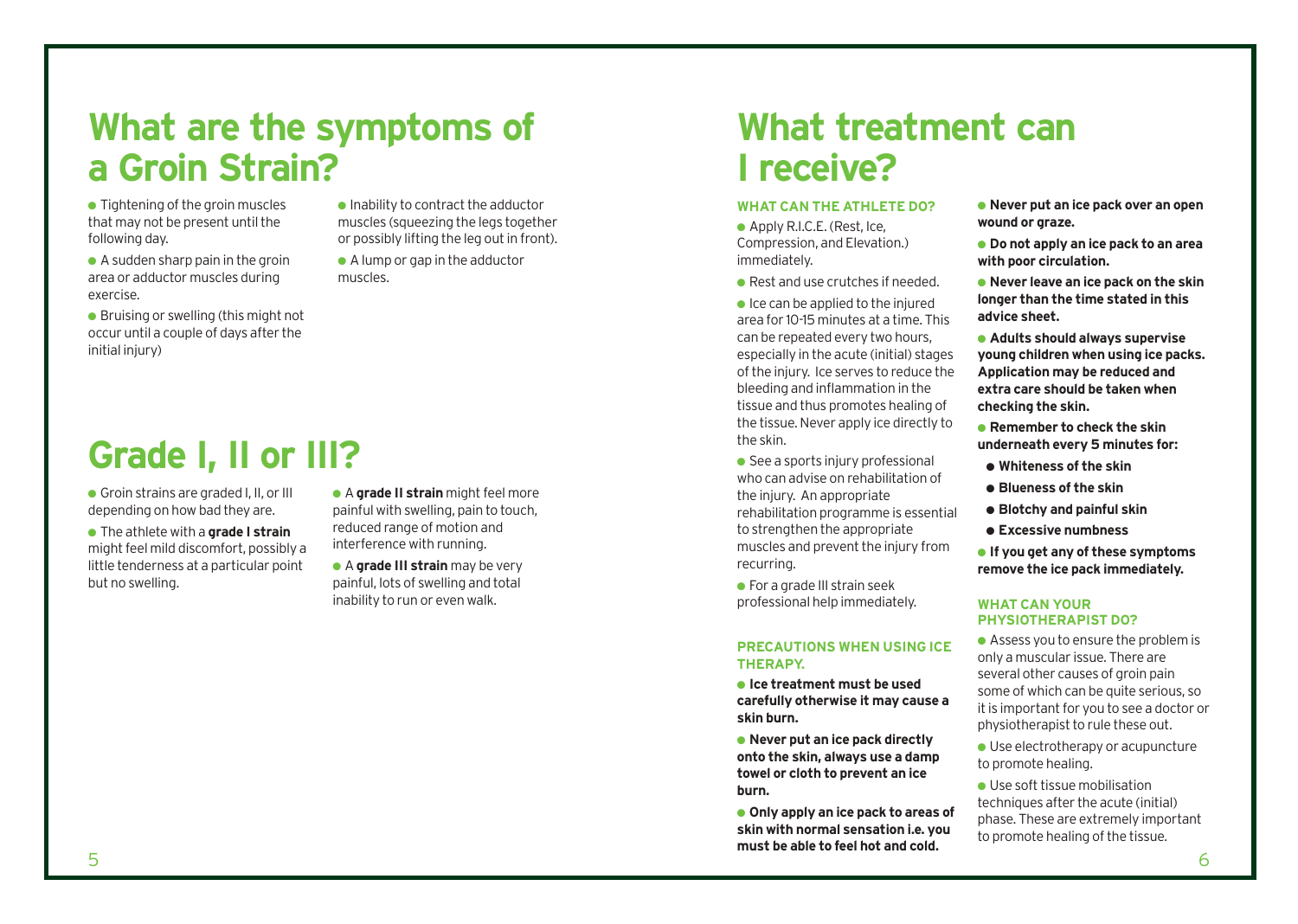● Advise on a rehabilitation programme consisting of soft tissue treatment, stretching, strengthening and sports massage.

 $\bullet$  If your problem persists then your therapist may recommend you are referred to see an orthopaedic

consultant to have further tests done (e.g. an x-ray or scan). A partial rupture of the adductor muscleswill often lead to inflammation of the groin after the initial rupture has healed.

### **What exercises should I do?**

#### **EXERCISES**

It is important that you are aware that this is a general exercise programme for groin strains that can be adjusted depending on advice given by your health care provider on assessment. The goal of rehabilitation is to return you to your sport or activity as soon as is safely possible. If you return too soon, you may worsen your injury which will delay your recovery.

#### **INSTRUCTIONS**

 $\bullet$  Keep all exercises in your pain free limits. **Trying to work in painful ranges will only prolong your recovery.**

 $\bullet$  If you experience pain during any of the exercises, decrease the intensity of the exercises by:

- ●decreasing the number of sets
- ●decreasing the number of repetitions
- ●decreasing the range of movement
- ●decreasing the resistance
- Do all exercises slowly and breathe normally.
- Progress gradually according to your own level of comfort.
- Following exercise, stiffness or fatigue may result but should not last longer than 24 hrs. The symptoms of your injury should not be aggravated.

### **Exercises** phase 1

These exercises can be started **after the initial pain and inflammation have settled down**. It is essential that you perform all exercises in a pain free range of motion. If you have restricted your range and are still experiencing pain, it is essential that you consult your doctor or physiotherapist before

continuing. The exercises in this phase should be completed for two weeks before trying to progress to phase 2. The stretches can be done daily, with the whole exercise programme being completed at least three times a week.

#### **STRETCHING EXERCISES**

● **Perform each exercise 2-3 times, holding the stretch for 30 seconds.** 

● **There should not be any pain when performing a stretch it should be a comfortable pull.**



#### **QUADRICEPS STRETCH**

Lying on your right side, your right arm extended up to cushion your head, use your left hand to grasp your left ankle as you bend your left knee backwards. You should feel the stretch along the front of your thigh. Repeat this twice. It is important to keep the other leg bent at both the hip and the knee, so as not to hyperextend your back. A towel can be used to aid you in this exercise if you are unable to reach your ankle or bend your knee too far.



#### **HIP FLEXORS**

Kneel down on your left leg, your right leg extended and your right footflat on the floor with the knee bent at a 90° angle. Now lean forward on your right leg, transferring all your weight forward and thereby stretching your left thigh.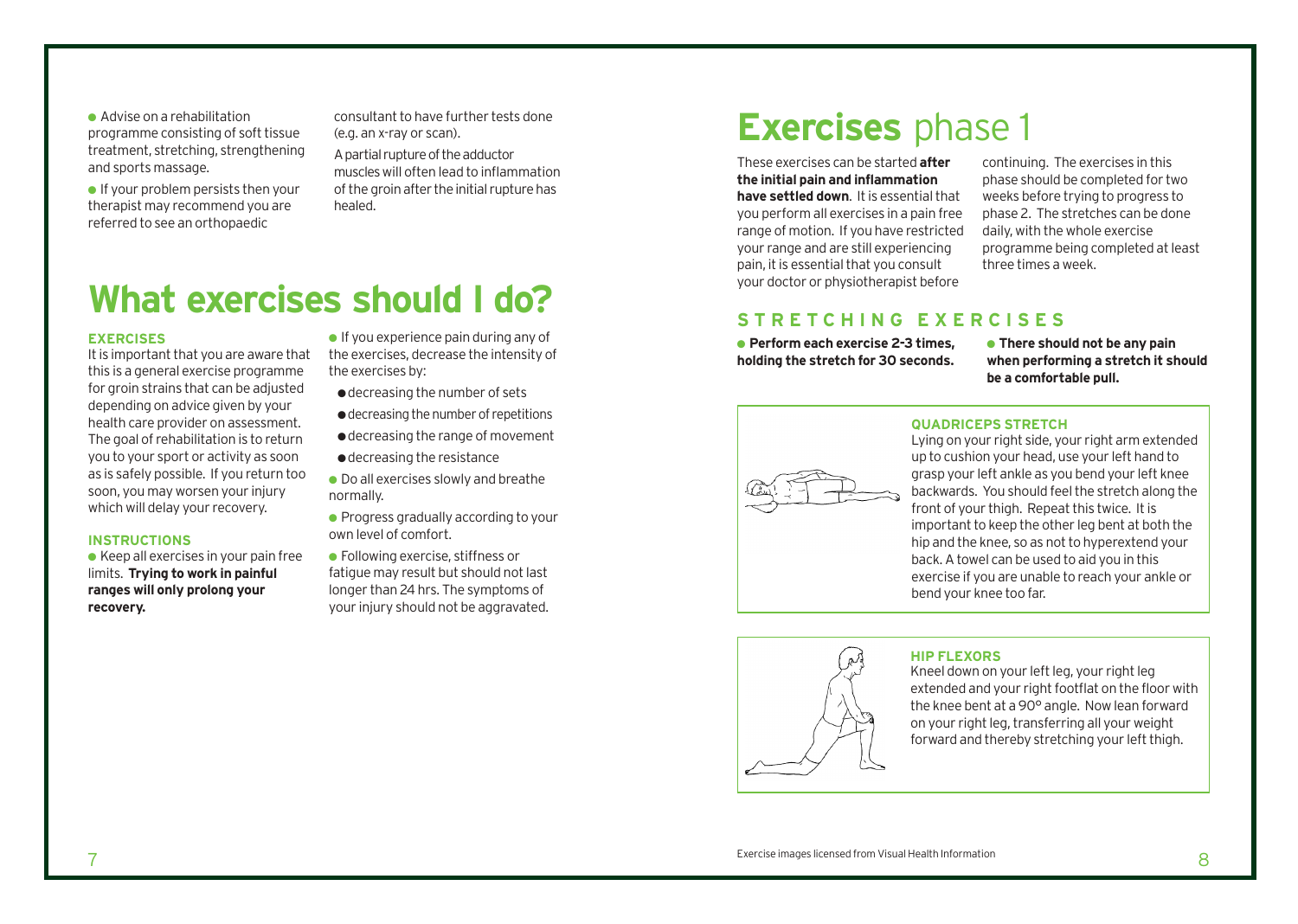### **Exercises** phase 1 (continued)



#### **SPINAL TWIST**

Lying down on your back, your arms outstretched and your knees bent. Gently roll your legs over to one side while turning your head to the opposite side. Hold for 20-30 seconds and then roll over to the other side. If you cannot feel the stretch along your spine, bring your legs up closer to your body.



#### **INNER THIGH STRETCH**

Sit with the soles of your feet together and your elbows resting on the inside of your knees. Gently counter resist on the knees. Progress to leaning forward, keeping the back straight.

### **HAMSTRING STRETCH**

Lying on your back, one leg straight and one knee bent. Raise the bent leg up towards your chest until your knee is in line with your hip. Now straighten the knee. You should feel a stretch at the back of your leg. You can use a towel if necessary to aid you in lifting your leg for the stretch

#### **BUTTOCKS STRETCH**

Lying on your back, rest your right ankle on your left knee. Using your hands lift your left leg into the air, bending the knee at 90°. Pull your left leg gently towards your body. You should feel a stretch in the upper back part of your right leg. If this stretch is too painful to do initially, leave it and only try with phase 2 exercises. A towel can be used to aid you in this stretch

### **STRENGTHENING EXERCISES**

● **Follow the instructions in each exercise regarding sets and repetitions.**

●**Try and be in a neutral pelvic position throughout these exercises (see exercise 1)**



#### **NEUTRAL AND TA/PELVIC FLOOR STABILITY EXERCISES**

Lying on your back with your knees bent, feet flat on the floor. Move your hip bones so they feel as though they are facing towards the ceiling (i.e. not tilted towards you – back too flat, or towards your knees – back too arched). This is your neutral pelvic position. Feeling just inside your hip bones, now pull your belly button towards your spine, and you should feel the muscle under your fingers contract slightly. You should still be able to breathe normally. Hold this contraction for 10 seconds and repeat this 10 times. Keep your spine in neutral throughout the contraction.



### **BALL SQUEEZING**

Lying on your back, both knees bent, feet flat on the floor. Place a ball (or pillow) between your legs and squeeze. Hold for 30 seconds and repeat 10 times.



#### **CURL UP**

With arms at sides, find a neutral position in your pelvis. Raise shoulders and head from floor. Use arms to support trunk if necessary. Make sure you keep your neck stable with your chin tucked in i.e. not poking forwards. Perform 5 sets of 10 repetitions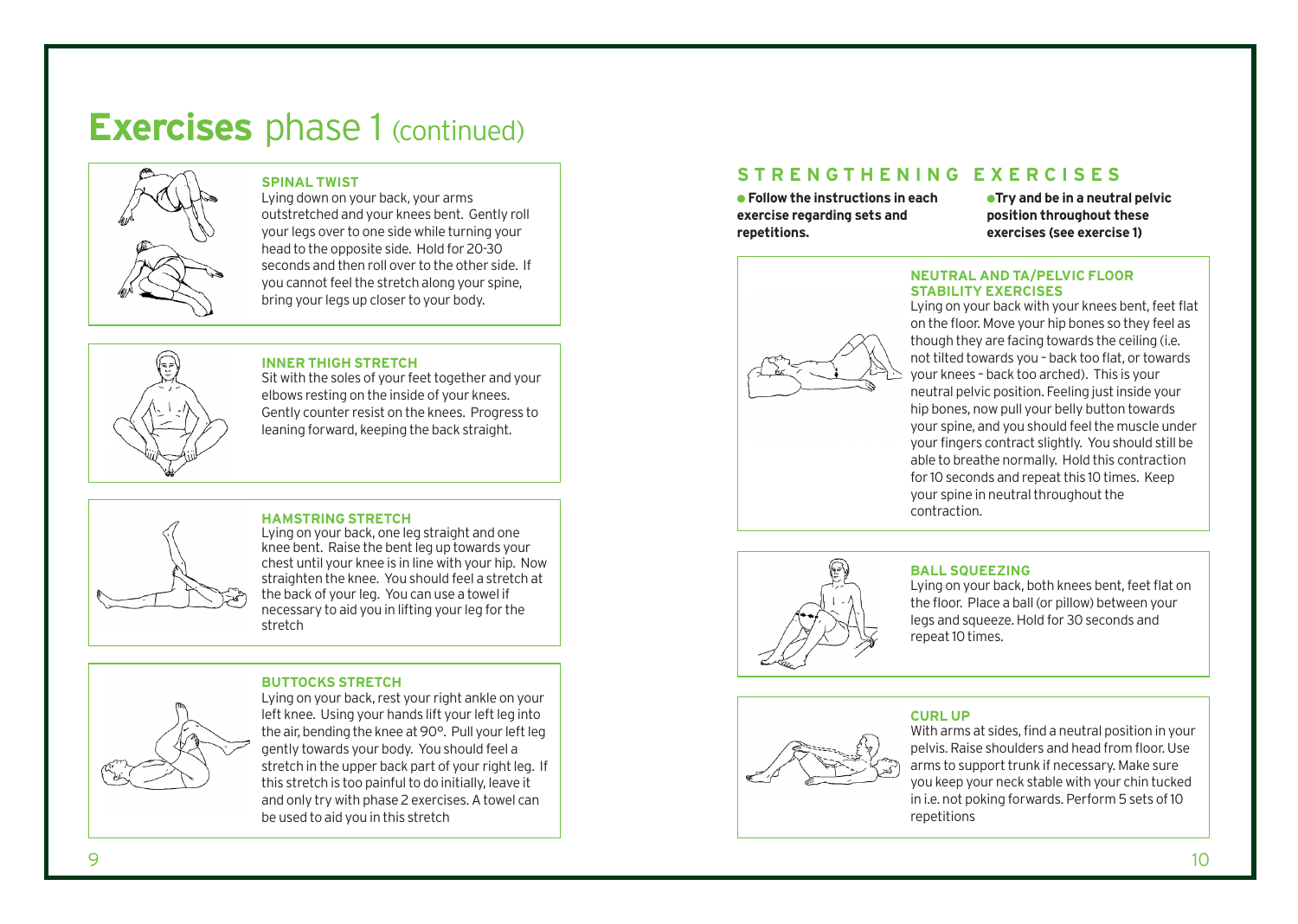### **Exercises** phase 1 (continued)

#### **DIAGONAL CURL-UP**



With arms at sides, find a neutral position in your pelvis. Raise head and shoulders, rotating to one side as shoulder blades clear floor i.e. right shoulder towards left knee and vice versa. Make sure you keep your neck stable with your chin tucked in i.e. not poking forwards. Perform 5 sets of 10 repetitions

#### **JACK KNIFE EXERCISE:**



Lying on your back, with both knees bent and feet flat on the floor. With the small ball placed between your knees, perform a sit up while at the same time bringing your knees up towards your chest (i.e. a jack knife position). Perform 5 sets of 10 repetitions.

### **STORK STANDING**

- Balance on one leg for 30 seconds and repeat with the other leg.
- $\bullet$  Repeat the above with your eyes closed.
- $\bullet$  Repeat the above exercise 10 times on each side (i.e. for a total of 5 min per leg)

Progress the above exercise to standing on an unsteady surface, e.g. a cushion or a narrow piece of wood, starting with standing on both feet (Stand for a total of 5 min). If you have access to a wobble/balance board use this instead.

# **Exercises** phase 2

Phase 2 exercises can be started after two weeks, and you should be able to do all the Strengthening exercises in

Phase 1 with no adverse effects. Continue with the stretches of phase 1 with each exercise session

### **STRENGTHENING EXERCISES**

- **You should be aiming to perform these exercises slowly, concentrating on controlling the movement and being aware of your pelvic position.**
- **Phase 2 should be started along side phase 1, with phase 2 exercises being performed every other day (i.e. the days you are not doing phase 1).**
- **Follow the instructions within each exercise regarding sets and repetitions.**



#### **SIDE-LYING HIP ABDUCTION**

Lying on side, tighten muscle on front of thigh, and then lift leg 8-10 inches away from the floor. Repeat 5 sets of 10 repetitions.



#### **SIDE-LYING HIP ADDUCTION**

Lying on side, bend the top leg over the bottom one, and keep the bottom leg straight. Now raise the bottom leg 8-10 inches away from the floor. Repeat 5 sets of 10 repetitions.

#### **HIP EXTENSION**

With support, leaning torso on table, raise both legs up behind you to a comfortable height. Be sure not to arch your lower back. Repeat 5 sets of 10 repetitions.